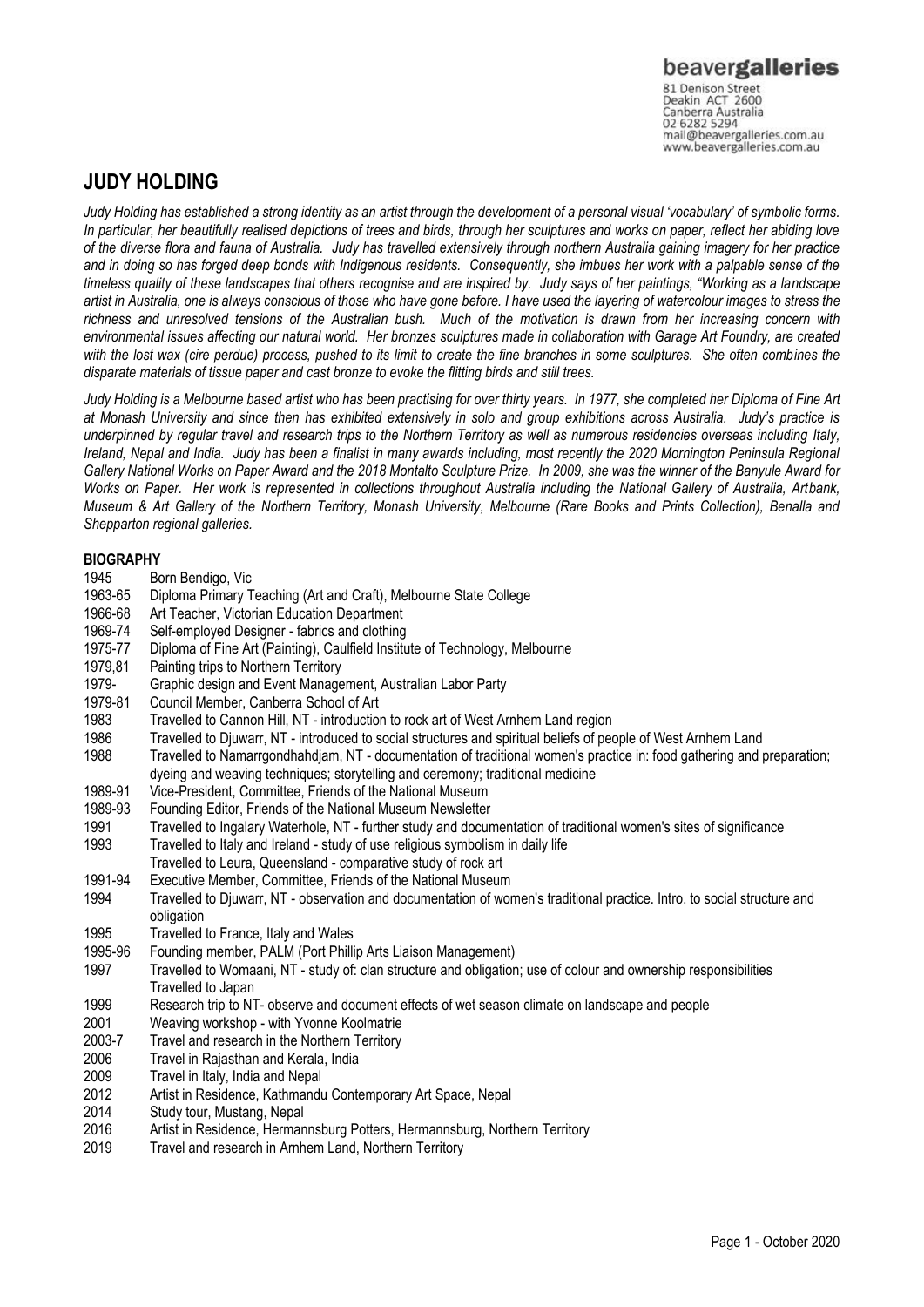**beavergalleries**<br> **81 Denison Street**<br>
Deakin ACT 2600<br>
Canberra Australia<br>
02 6282 5294<br>
mail@beavergalleries.com.au<br>
www.beavergalleries.com.au

| <b>SOLO EXHIBITIONS</b> |                                                                                                                          |  |
|-------------------------|--------------------------------------------------------------------------------------------------------------------------|--|
| 2020                    | "Place", Beaver Galleries, Canberra                                                                                      |  |
|                         | "Specimen Gully", Alcaston Gallery, Melbourne                                                                            |  |
| 2019                    | "Voices from the Land I", Alcaston Gallery, Melbourne                                                                    |  |
| 2017                    | "The Layered Landscape", Alcaston Gallery, Melbourne                                                                     |  |
| 2016                    | "The Loaded Landscape", Beaver Galleries, Canberra                                                                       |  |
| 2015                    | "Painted Diaries", Alcaston Gallery, Melbourne                                                                           |  |
| 2014                    | 'Connected?", Beaver Galleries, Canberra                                                                                 |  |
|                         | 'New work', Stella Downer Fine Art, Sydney                                                                               |  |
| 2013                    | "New Work", Woodbine Gallery, Malmsbury, Vic                                                                             |  |
|                         | "Connections II', fortyfive downstairs, Melbourne                                                                        |  |
|                         | "Connections", Woodbine Art, Malmsbury, Vic                                                                              |  |
| 2012                    | "Silhoutte Australis", Deakin University Gallery, Melbourne                                                              |  |
| 2011                    | "Tree diaries", Woodbyne Gallery, Malmsbury, Vic                                                                         |  |
|                         | "Two hundred trees", Beaver Galleries, Canberra                                                                          |  |
| 2010                    | "Bird Landscape", Woodbine Art, Malmsbury, Vic                                                                           |  |
|                         | "The Unshaped World I", Framed Gallery, Darwin                                                                           |  |
|                         | "The Unshaped World II", fortyfivedownstairs, Melbourne                                                                  |  |
| 2008                    | "Diaries II", Stefano's Gallery 25, Mildura, Vic                                                                         |  |
|                         | "Tree diaries", Beaver Galleries, Canberra                                                                               |  |
| 2007                    | "Landscape", Framed Gallery, Darwin                                                                                      |  |
|                         | "Diaries", 101 Collins Street, Melbourne                                                                                 |  |
| 2005                    | "Place I", La Trobe University Art Museum, Bundoora, Vic                                                                 |  |
|                         | "Place II", Gallery 101, Melbourne                                                                                       |  |
| 2003                    | "Prato & Beyond", Gallery 101, Melbourne                                                                                 |  |
|                         | "Landscape" (with Wendy Teakel), Penny School Gallery, Maldon, Vic                                                       |  |
| 2002                    | "The Wet - the Dry", Framed Gallery, Darwin                                                                              |  |
|                         | New Work, Beaver Galleries, Canberra                                                                                     |  |
|                         | "Weather of the Mind" - (travelling exhibition) McClelland Gallery, Langwarrin; Mildura Regional Gallery, Vic; Swan Hill |  |
|                         | Regional Gallery, Vic; Gallery 101, Melbourne                                                                            |  |
|                         | "Australian Landscape" - Monash University in Prato, Italy                                                               |  |
| 2001                    | "Selected Work - Antipodes Gallery, Sorrento, Vic                                                                        |  |
|                         | "Weathers of the mind", 24HR Art, Northern Territory                                                                     |  |
|                         | "NagudjiAndjeuk - one rain", Gallery 101, Melbourne                                                                      |  |
| 1998                    | "Landscape - NT", Beaver Galleries, Canberra                                                                             |  |
|                         | "Landscape - NT", Framed Gallery, Darwin                                                                                 |  |
| 1997                    | "Recent work", George Gallery, Melbourne                                                                                 |  |
|                         | "Recent work", Bendigo Regional Arts Centre                                                                              |  |
| 1996                    | "Works on paper - NT", George Gallery, Melbourne                                                                         |  |
|                         | "Obsession", Bendigo Regional Gallery                                                                                    |  |
| 1995                    | Solander Gallery, Canberra                                                                                               |  |
| 1994                    | "Painted and drawn ceramics", Benalla, Shepparton, Geelong and Ballarat regional galleries                               |  |
|                         | "Recent work", Anima Gallery, Adelaide                                                                                   |  |
| 1993                    | "Site", Canberra Contemporary Art Space                                                                                  |  |
| 1990                    | "Recent work from Djuwarr& Lightening Dreaming", Solander Gallery, Canberra                                              |  |
| 1989                    | Niagara Gallery, Melbourne                                                                                               |  |
|                         | Museums and Art Galleries of the NT, Darwin                                                                              |  |
| 1988                    | "Kakadu remembered", Solander Gallery, Canberra                                                                          |  |
| 1984                    | "Kakadu after the burning", Museum and Art Gallery of the Northern Territory, Darwin                                     |  |
| 1983                    | "Reflections of Arnhem Land", Solander Gallery, Canberra                                                                 |  |
|                         |                                                                                                                          |  |

# **SELECTED GROUP EXHIBITIONS**<br>2020 "Here", 45 Downstairs, M

- "Here", 45 Downstairs, Melbourne
- "Art Aid", Gippsland Art Gallery, Vic
- 2019 "Paper: cut, stain, fold, press", Beaver Galleries, Canberra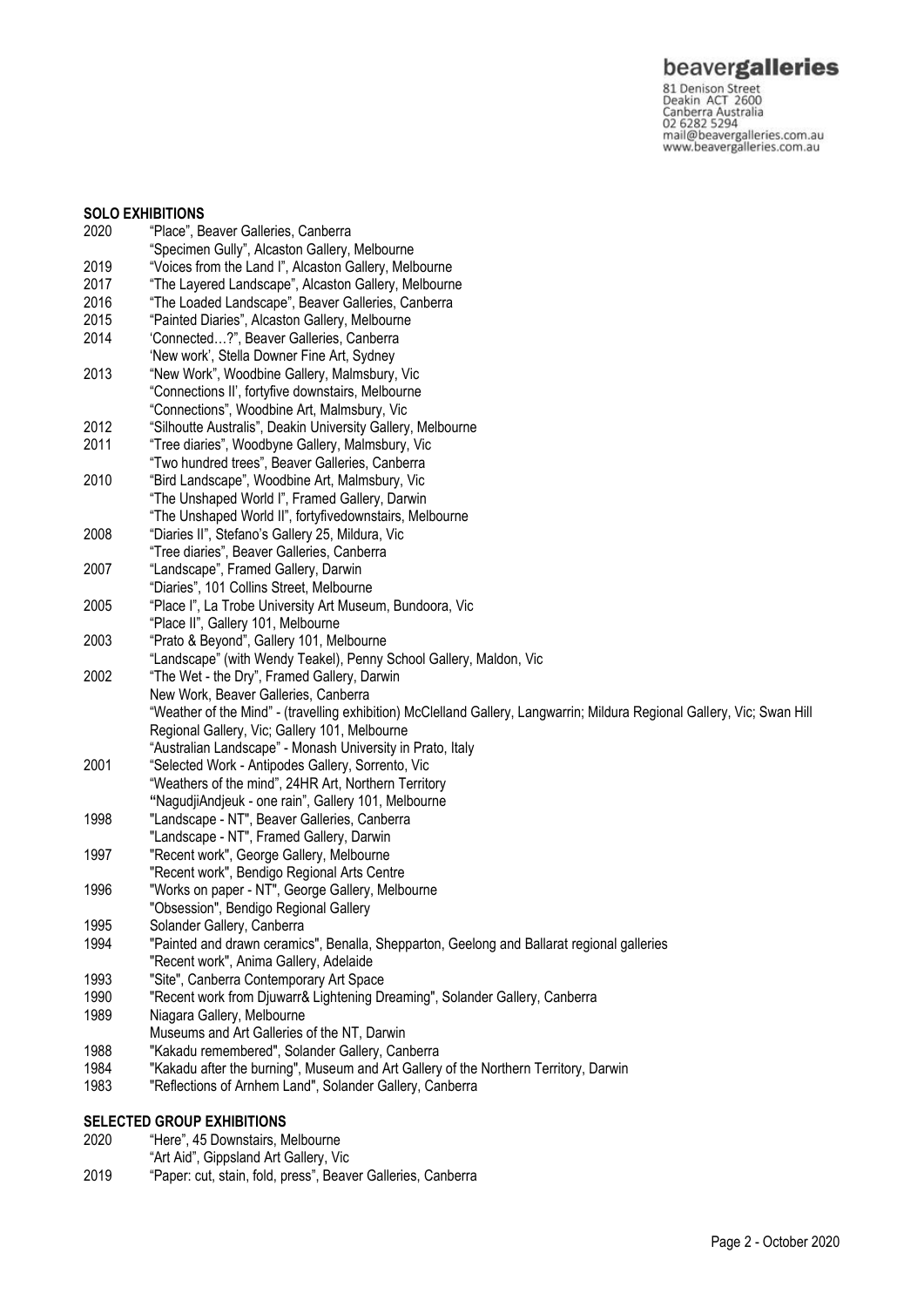**beavergalleries**<br> **81 Denison Street**<br>
Deakin ACT 2600<br>
Canberra Australia<br>
02 6282 5294<br>
mail@beavergalleries.com.au<br>
www.beavergalleries.com.au

|              | "Sea Change Tree Change Changing Together", Alcaston Gallery, Melbourne                                           |
|--------------|-------------------------------------------------------------------------------------------------------------------|
| 2018         | "Small works", Beaver Galleries, Canberra                                                                         |
|              | "Shades of Green and Blue", Stellar Downer Fine Art, Sydney                                                       |
|              | "Montalto Sculpture Prize", Montalto vineyard, Vic                                                                |
|              | "Impressions 18", Aust. Print Workshop, Melbourne                                                                 |
|              | "New Work", Cascade Art, Maldon, Vic                                                                              |
|              |                                                                                                                   |
| 2017         | Sydney Contemporary Art Fair (Alcaston Gallery)                                                                   |
|              | "The Extractive Frontier - Mining for Art", Castlemaine State Festival, Vic                                       |
|              | "Two cities in Print", Portland Bay Press, Vic                                                                    |
|              | "Time and Tide", Alcaston Gallery, Melbourne                                                                      |
| 2016         | "Provenance does matter", Alcaston Gallery, Melbourne                                                             |
|              | "Flight pathsthe bird in Australian art", Mornington Peninsula Regional Gallery, Vic                              |
|              | "Swan Hill Print & Drawing Acquisitive Awards", Swan Hill Regional Art Gallery, Vic                               |
|              | "Karmic Imprints", Brisbane Powerhouse, QLD                                                                       |
|              | "37° 48'S Artists Navigate Melbourne", Warrnambool Art Gallery, Vic                                               |
| 2015         | "Small works", Beaver Galleries, Canberra                                                                         |
|              | "All about Art Brisbane", Alcaston Gallery, Melbourne                                                             |
|              | Sydney Contemporary Art Fair, Alcaston Gallery                                                                    |
|              | "Sculpture 2015", Stella Downer Fine Art, Sydney                                                                  |
| 2014         | "37°48'S artists navigate Melbourne", National Arts Club, Gramercy Park, NY                                       |
|              | "The Tree Show", Maryborough Art Gallery, Vic                                                                     |
|              | "Illustrated and other books", Langford 120, Melbourne                                                            |
|              | "Zoologica", Stella Downer Fine Art, Sydney                                                                       |
| 2013         |                                                                                                                   |
|              | "Wisdom of Birds", Latrobe University Gallery, Bendigo, Vic                                                       |
|              | "Small sculpture", McClelland Gallery, Melbourne                                                                  |
|              | "The Tree Show", CPW Gallery, Maldon, Vic                                                                         |
|              | "Sculpture at Buda", Castlemaine State Festival, Vic                                                              |
| 2012         | "Small works", Beaver Galleries, Canberra                                                                         |
|              | "Wisdom of Birds", Latrobe University Gallery, Bendigo, Vic                                                       |
|              | "Weaving Art and Change II", Siddhartha Gallery, Kathmandu, Nepal                                                 |
|              | "Festival d'Australie", Divonne, France                                                                           |
|              | "Biting Issue", Maryborough Art Gallery, Vic                                                                      |
|              | "Small sculpture", McClelland Gallery, Melbourne                                                                  |
| 2011         | "Figuring the Earth", Castlemaine Festival                                                                        |
|              | "Biting Issues", Cascade Print Workshop, Maldon, Vic                                                              |
|              | "Silent Feathers", Maroondah Gallery, Melbourne                                                                   |
|              | "Artist Books", Deakin University, Melbourne                                                                      |
| 2010         | "Wall works & Other Projects", Gallery 101, Melbourne                                                             |
|              | Lasallian Fine Art Charity Auction, Menzies Gallery, Melbourne                                                    |
|              | "Impressions 2010", Australian Print Workshop, Melbourne                                                          |
|              | "2010 Artists for Kids Culture Trust", Brightspace Gallery, Melbourne                                             |
|              | "The Exquisite Palette", St Luke, Melbourne                                                                       |
| 2009         | Recent Acquisitions, Deakin University Art Gallery, Vic                                                           |
|              | Contemporary Small Sculpture Award, Deakin University, Vic                                                        |
|              | CPM National Print Awards, Tweed River Gallery                                                                    |
|              | Geelong Acquisitive Print Award, Geelong Gallery, Vic                                                             |
|              | Banyule City Council Works on Paper Art Award                                                                     |
| 2008         | "Anthology", Gallery 101, Melbourne                                                                               |
| 2007<br>2006 | 2 x 20, Counihan Gallery, Melbourne                                                                               |
|              | "The Art of the Dog", Castlemaine Art Gallery, Castlemaine, Vic                                                   |
|              | Heron Gallery, Castlemaine, Vic                                                                                   |
|              | "Earth and Water", MARS Gallery, Melbourne                                                                        |
|              | "Curious Forms", LaTrobe University Art Museum & Gallery, Vic                                                     |
|              | My Country: Abstract Interpretations of the Australian Landscape, La Trobe University Art Museum, Bundoora        |
|              |                                                                                                                   |
|              | Montalto Sculpture Prize Exhibition, Montalto Vineyard, Red Hill, Vic                                             |
|              | "The Sound of the Sky: The Northern Territory in Australian Art, 1802-2005", Museum & Art Gallery of the Northern |
|              | Territory, Darwin                                                                                                 |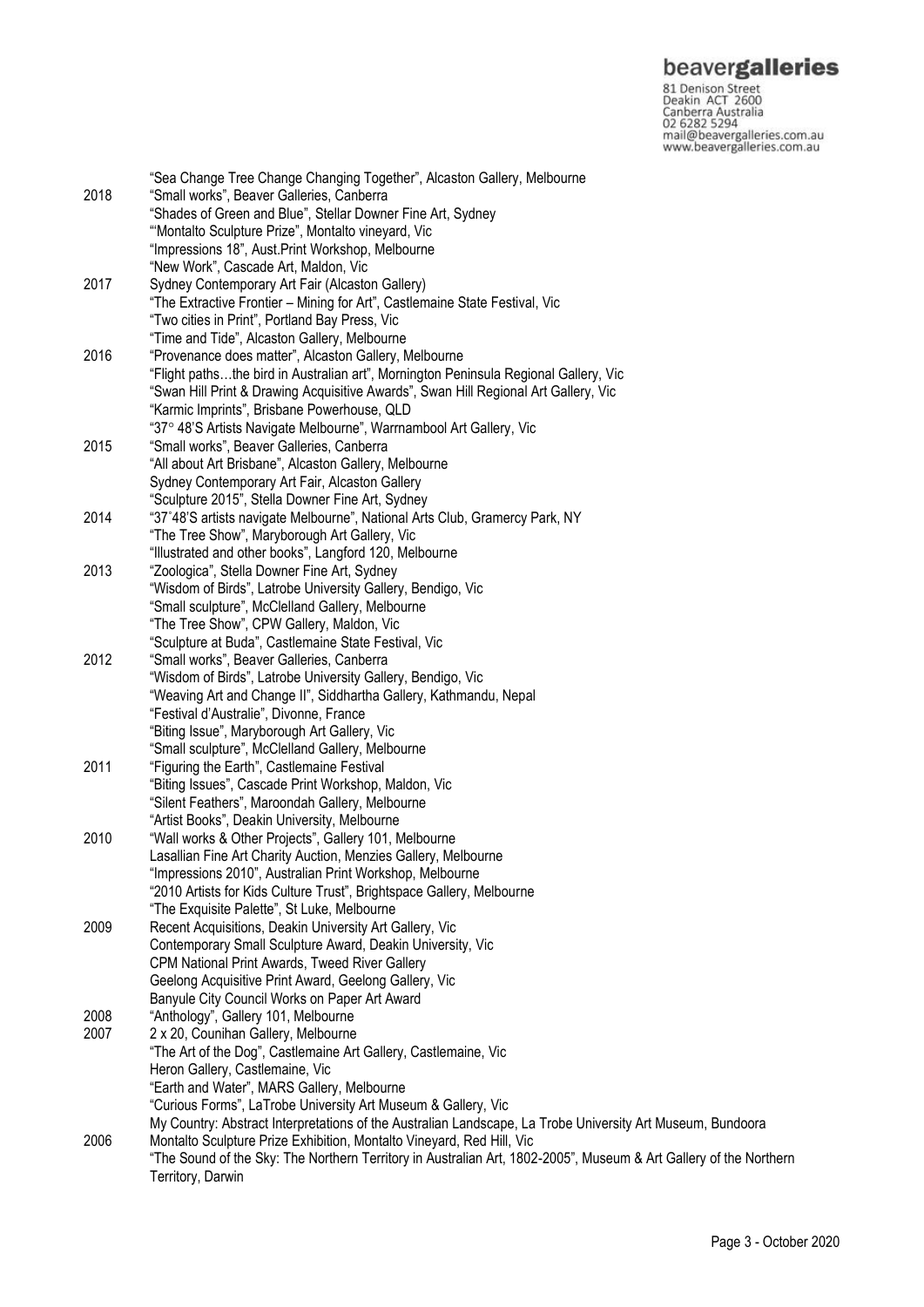# beavergalleries

81 Denison Street<br>Deakin ACT 2600 Canberra Australia 02 6282 5294 mail@beavergalleries.com.au www.beavergalleries.com.au

Affordable Stock Show, Gallery 101, Melbourne Impressions 2006, Australian Print Workshop, Melbourne Montalto Sculpture Award, Montalto Vineyard, Red Hill, Vic "Common Ground", Bundoora Homestead Art Centre, Vic "Passion Printing", Peter Lancaster Gallery, Melbourne "The Sound of the Sky", Museum & Art Gallery of the Northern Territory, Darwin Windows on Australian Art, Museum & Art Gallery of the Northern Territory, Darwin Impressions, Australian Print Workshop, Melbourne Bold & Beautiful, Chapel Off Chapel, Melbourne Kadjimulk's Tree, Sculpture Installation, 101 Collins Street, Melbourne 2005 10<sup>th</sup> Sydney Art on Paper Fair, Distant Voice Project, Byron Kennedy Hall, Moore Park, Sydney 2004 Works for Windows, St Kilda Festival, Melbourne Montalto Sculpture Prize Exhibition, Montalto Vineyard, Red Hill, Vic Precious Platters, Jewish Museum of Australia, Melbourne Swan Hill Print & Drawing Award, Swan Hill Regional Gallery, Vic "120 Degrees of Separation", Linden Centre for Contemporary Art, Melbourne "Site and Vision", Bundoora Homestead Art Centre, Melbourne "Kids on Track", Museum & Art Gallery of the Northern Territory, Darwin 2003 "Distant Noises", Australian Print Council, RMIT Faculty Gallery, Melbourne Mamunya, Herron Gallery, Castlemaine St Kilda Art Supplies 10<sup>th</sup> Birthday Show, Metropolis, Melbourne "Play", Members Show, 24 Hr Art, Darwin 2002 "Towards a Free Tibet", Span Gallery, Melbourne "Swipe", Members Show, 24Hr Art, Darwin Swan Hill Print & Drawing Award, Swan Hill Regional Gallery, Vic "We Are Australian", National Tour continues "Sense of Place", Maroondah Art Gallery, Melbourne Australian Contemporary Art Fair, Melbourne (Gallery 101) 2001 "Visions of their World", Latrobe University Art Museum, Melbourne "We are Australian", National Tour "112" Members Show, 24 Hr Art, Darwin "Animal as Metaphor", Horsham Regional Gallery, Vic "Selected works", Antipodes Gallery, Sorrento, Vic "New Work", Wallace Bros. Gallery, Castlemaine, Vic 2000 "Postcard Show", Linden Gallery, Melbourne "Palimpsest # 3", Mildura arts Centre, Vic Swan Hill National Print & Drawing Award, Swan Hill Regional Gallery, Vic "Ideal Format, 24Hr Art, Darwin, NT "Artists in the field - a retrospective", Art Gallery & Museum of Northern Territory, Darwin "Animal as metaphor", Walker St Gallery, Dandenong, Vic "Stand 33", Gallery 101, Melbourne Australian National Art Fair (Gallery 101), Melbourne "Square 2000", Gallery 101, Melbourne 1999 "Bundanon - continuing the vision", (with Helen Geier and Wendy Teakel), Swan Hill Regional Art Gallery, Victoria Shepparton Art Gallery, Victoria, Wagga Wagga Regional Art Gallery, NSW "Looking at Landscape", Nolan Gallery, ACT "We are Australian" - George Adams Gallery, Melbourne, (then touring nationally under the auspices of Australian Multicultural Foundation 1999 - 2001) "Show & Tell", P.G.R. Art Auction, Luna Park, Melbourne 1998 "Nine Gallery artists", George Gallery, Melbourne Maks Auction, Jewish Museum of Australia 1997 "Gals work", St Kilda Town Hall, Melbourne 13th Biennial Spring Festival of Drawing, Mornington Peninsula Regional Gallery 1996 "Alice Prize", Araluen Arts Centre, Alice Springs "Jacaranda Drawing Prize", Grafton Regional Gallery "Sun come here - rain go over there", George Gallery, Melbourne "Postcard Show", Linden Gallery, Melbourne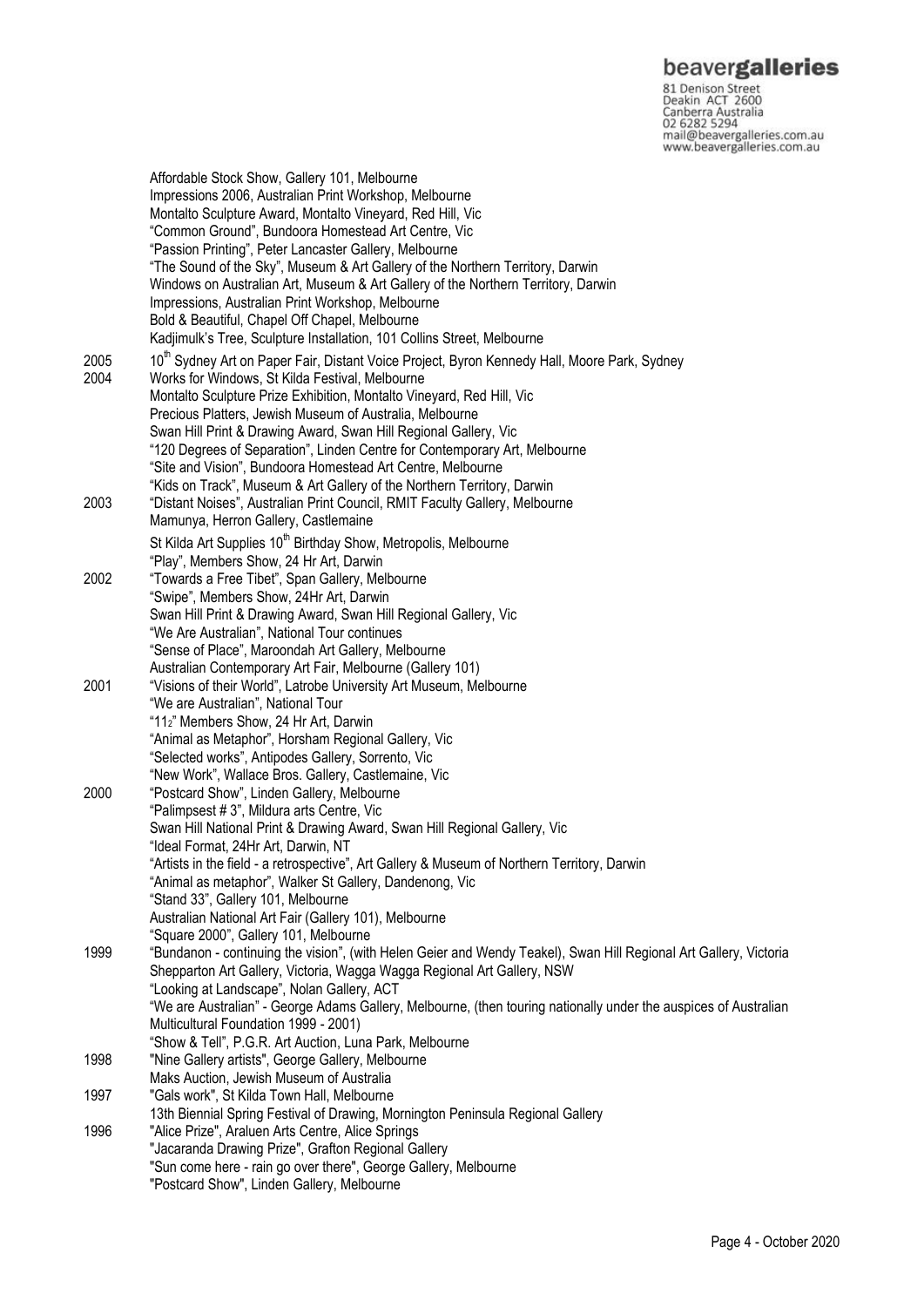81 Denison Street<br>Deakin ACT 2600 Canberra Australia 02 6282 5294 mail@beavergalleries.com.au www.beavergalleries.com.au

- "The Good, the Bad and the Ugly", Contemporary Art Space
- 1995 "Ready, wrapped and sealed", Linden Gallery, Melbourne
- "A Territory Picture Show", Museum & Art Gallery of the Northern Territory, Darwin "Save Albert Park", Robert Lindsay Gallery, Melbourne
- 1994 "Twentieth Anniversary Survey", Solander Gallery, Canberra
- "Brush with the Bush", Canberra Contemporary Art Space
- 1993-95 "Ratio", Benalla Regional Gallery, Vic; Goulburn Regional Gallery, NSW; Ambassade d'Australie, Paris, France
- 1993 "The Postcard Show", Linden Gallery, Melbourne
- 1992 "Between the covers", Artists' Books, Canberra Contemporary Art Space "Best of the Blake" (Blake Prize) travelling exhibition "Poster Show", Linden Gallery, Melbourne
- 1991 "Member's Exhibition, Canberra Contemporary Art Space
- 1989 "Ideal Format", NT Centre for Contemporary Art
- "Scotchman's Hill Prize", Geelong
- 1987 "Women's Art Register", Caulfield Arts Centre, Melbourne
- 1984 "Atomic Postcards", Universal Theatre, Melbourne
- 1983 "C.I.C.D.", Iceberg Gallery, Melbourne
- 1980-81 Trades Hall Gallery, Melbourne
- 1978 "Alice Prize", Araluen Arts Centre, Alice Springs, NT

# **AWARDS / COMMISSIONS**

- 2020 Finalist, National Works on Paper Award, Mornington Regional Art Gallery, Vic
- Sculpture commission, Swan Hill Regional Gallery, Vic
- Finalist, Montalto Sculpture Prize, Montalto Vineyard, Red Hill South, Vic
- 2016 Finalist, Adelaide Perry Prize for Drawing, Presbyterian Ladies' College, Sydney Finalist, Swan Hill Print & Drawing Acquisitive Award, Swan Hill Regional Art Gallery, Vic Finalist, Alice Perry Drawing Award, Sydney Finalist, National Works on Paper Award, Mornington Regional Art Gallery, Vic Finalist, Freemantle Print Award, WA
- 2012 Sculpture commission, Latrobe University Rural School of Health, Bendigo<br>2009 Winner, Banyule Award for Works on Paper, Banyule City Council
- 2009 Winner, Banyule Award for Works on Paper, Banyule City Council
- Mural, Spoleto Art Hotel, Spoleto, Italy
- 2007 Montalto Sculpture Award, Mitchell Family Award, Montalto Vineyard, Red Hill South, Vic<br>2006 Finalist, Montalto Sculpture Prize, Vic
- 2006 Finalist, Montalto Sculpture Prize, Vic
- 2002 sponsorship for "Weathers of the Mind", Mildura Art Gallery, Qantaslink Airline
- 2001 Sponsorship for "Weathers of the Mind", 24Hr Art Darwin, Grace Fine Art, Melbourne
- 1998 Weather series, six oil paintings, Museum & Art Gallery of the Northern Territory, Darwin Family Image, private commission, D & D Same, Melbourne
- Foyer Installation, two oil panels, Glo-Weave Industries, Melbourne
- 1996 Sponsorship for "Obsessions" Exhibition: Bendigo Bank
- 1995 ACT Government, Cultural Development Grant (Arts & Special Events) Sponsorship for "Ratio" Exhibition in France: Allied Pickfords; Orlando Wines; Cannon Commemorative platter, Rabbi Groner Yeshiva, Melbourne
- 1992 Blake Prize, Highly Commended
- 1978 Alice Prize, Highly Commended

# **SELECTED PUBLICATIONS**

- 2020 "Holding's festive sculptures full of surprises and delights", Sasha Grishin, *Canberra Times*, 5 October
- 2016 "Artist's affinity for the Top End" Sasha Grishin, *Canberra Times*, 4 June
- 2014 "A Fragile & Irreplaceable Beauty", Kerry-Anne Cousins, *The Canberra Times,* 25 February
- 2012 "Silhouette Australis", Damian Smith, Deakin University, Melbourne
- "Judy Holding: Making Connections", Sue Forster, *Imprint* Vol 47 No 3
- 2011 "Joyous celebration of nature", Sasha Grishin, *The Canberra Times*, June
- 2008 "Trees make the artist", Sasha Grishin, *The Canberra Times*, 17 June
- 2007 Vincent Alessi, *My Country,* Exhibition catalogue*,* Atanao Gallery, Manila University, Philippines
- 2006 Daena Murray, *Sound of the Sky*, University of Queensland Press Dr Alana O'Brien, Common Ground, exhibition catalogue, Bundoora Homestead Art Centre, Vic